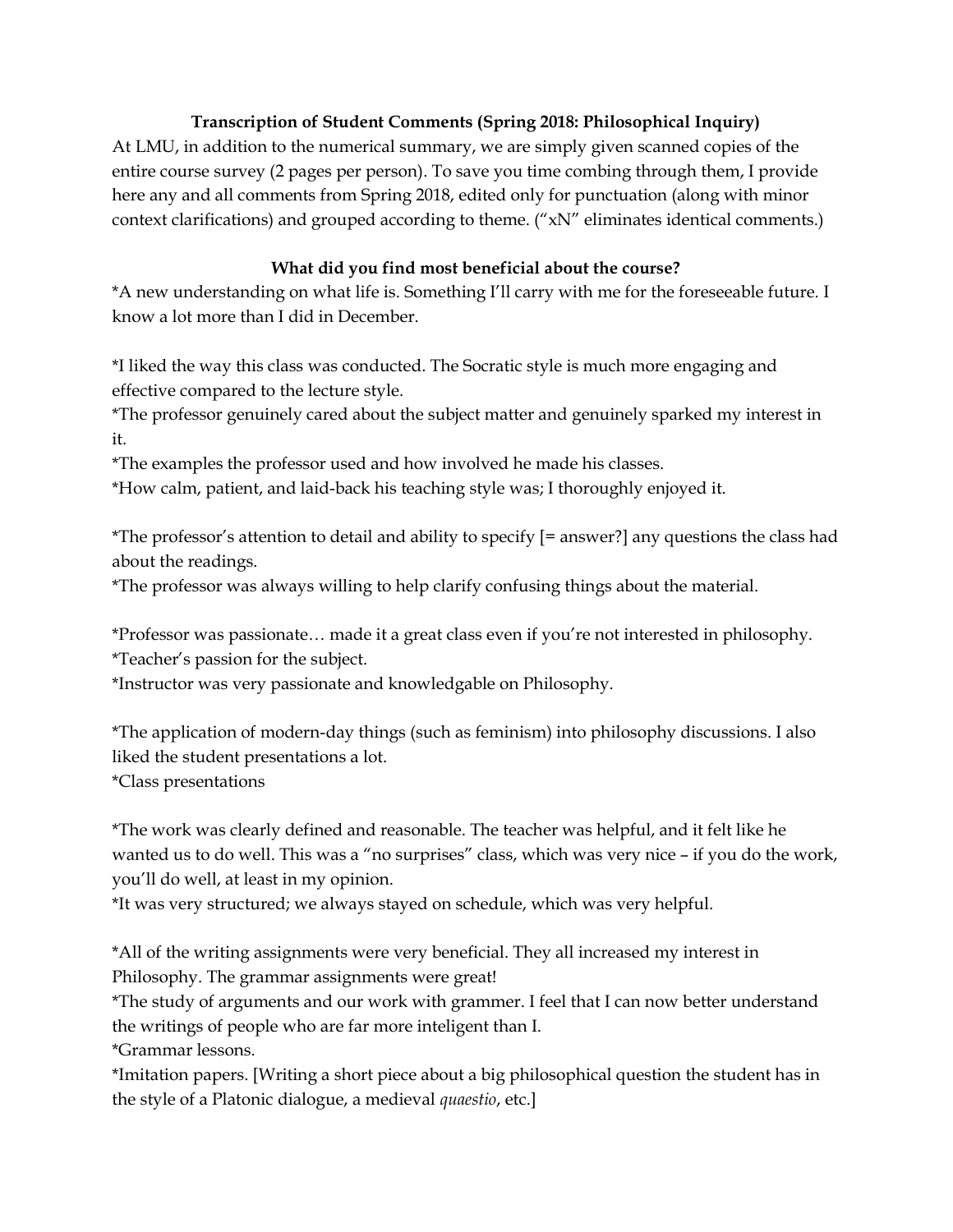\*The application of taking knowledge of philosophical writing styles from the texts and having to write your own.

\*The homework.

#### \*Lectures!!

\*The class is discussion-based, and I found that the discussions made it easier to understand the course material. We were easily able to communicate with our instructor.

\*Structure of class made it fun.

\*The open discussions during all the lectures and the reviews before reading quizzes.

\*I also liked when you would openly explain answers before quizzes.

\*Questions before reading quiz. [x5]

\*Engaged conversations. [x2]

\*The discussions in class and instructor's explanation of the reading.

\*Class discussions. [x4]

\*More interactive discussion.

\*My brain has a lot of trouble with philosophy, for whatever reason, but I really appreciated our professor. Discussions about things outside the course material were my favorite part.

\*The feedback given on assignments.

\*Promotion of philosophical inquiry, analysis of philosophical works, insight into context of texts, and the writers [assigned].

\*Learning about different philosophers.

\*Interesting topics.

\*Engaged learning activities. \*Group activities/physical activities.

\*It taught me some in-depth thinking skills!

\*The reading guides were nice to have.

\*Discussing things with my peers outside of class.

\*Going over quiz questions with others before [class] as required by professor.

\*Reading quizez pushed me to really know my stuff.

\*Weekly readings, papers, and quizes gets you in a routine.

\*Although there were a lot of quizzes, it was helpful for forcing us to stay in the loop.

\*If I enjoyed philosophy, it would've been cool, but I probably won't benefit. Teacher is a cool guy.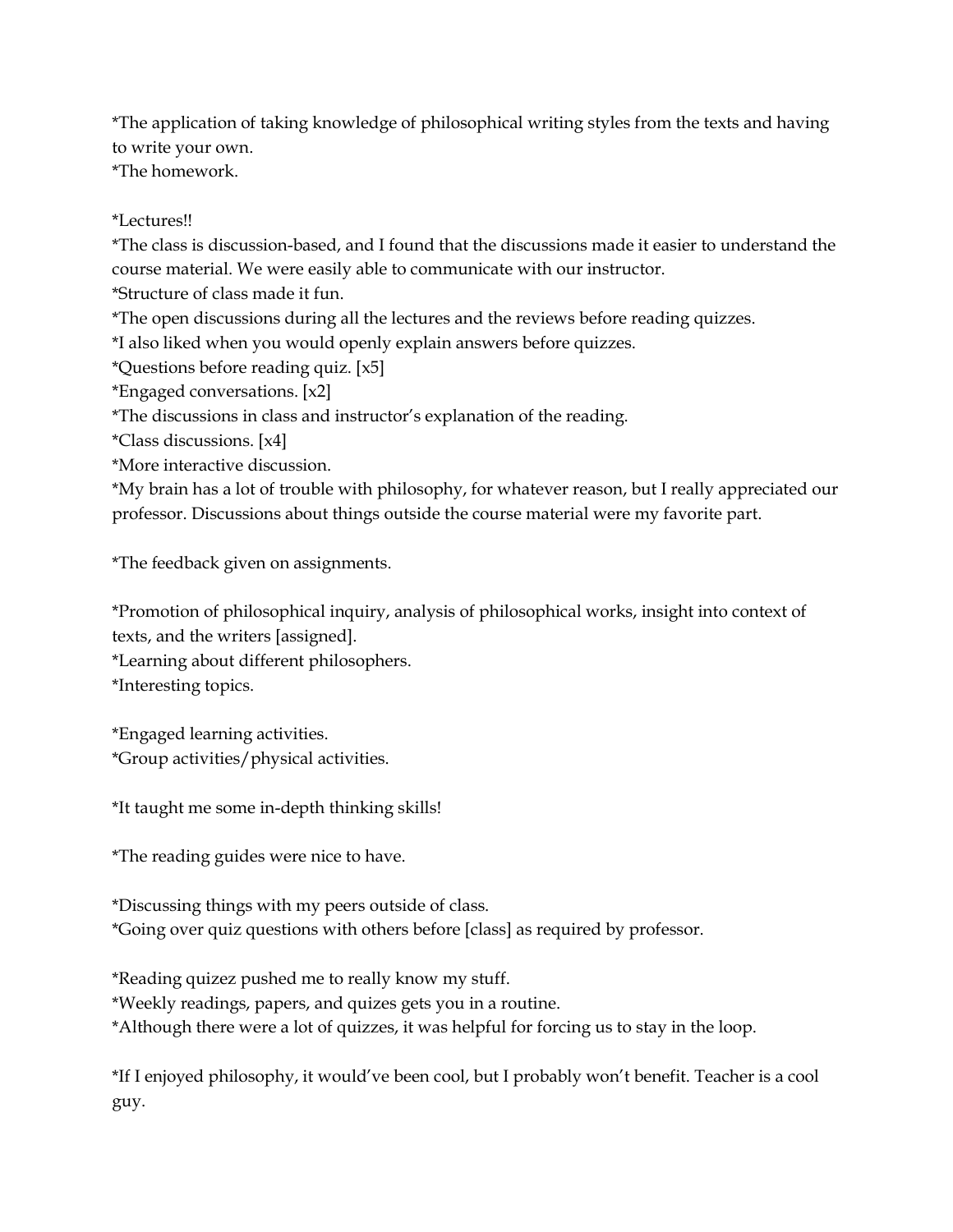\*Everything was good; the proffesor was always helpfull. \*Easily accessible prof. Nice guy. Helpful. Learned a lot. Overall a really good experience.

\*Lovin' life. \*Did my work; came to class.

## What would have made this course more effective for you?

\*Reading.

\*I think the teaching style was confusing and didn't benefit me. Talk about each week as we read it, instead of going back to other things.

\*A more cohesive timeline/layout of how all the readings from the entire semester are connected.

\*Probably if you payed me.

\*More chances to get to know classmates and teacher as soon as course began so it's easier to get comfortable right away.

\*Debates.

\*More discussions with the class.

\*Less lectures.

\*More engaging lectures, maybe a powerpoint/any visual.

\*A little hard to understand, maybe more engaging lectures.

\*Needs slides with written down points to guide flow of conversation.

\*More activities/presentation opportunities.

\*Presentations should have started earlier [in the semester. This is quite true.]

\*More small group discussions.

\*Organizing the desks in a circle and having open discussions with all students. \*More open discussions… they are fun and interesting.

\*Less grammar exercises. [Fewer?]

\*Extra credit opportunities.

\*A little easier; no contribution grade.

\*[Having a] midterm, maybe.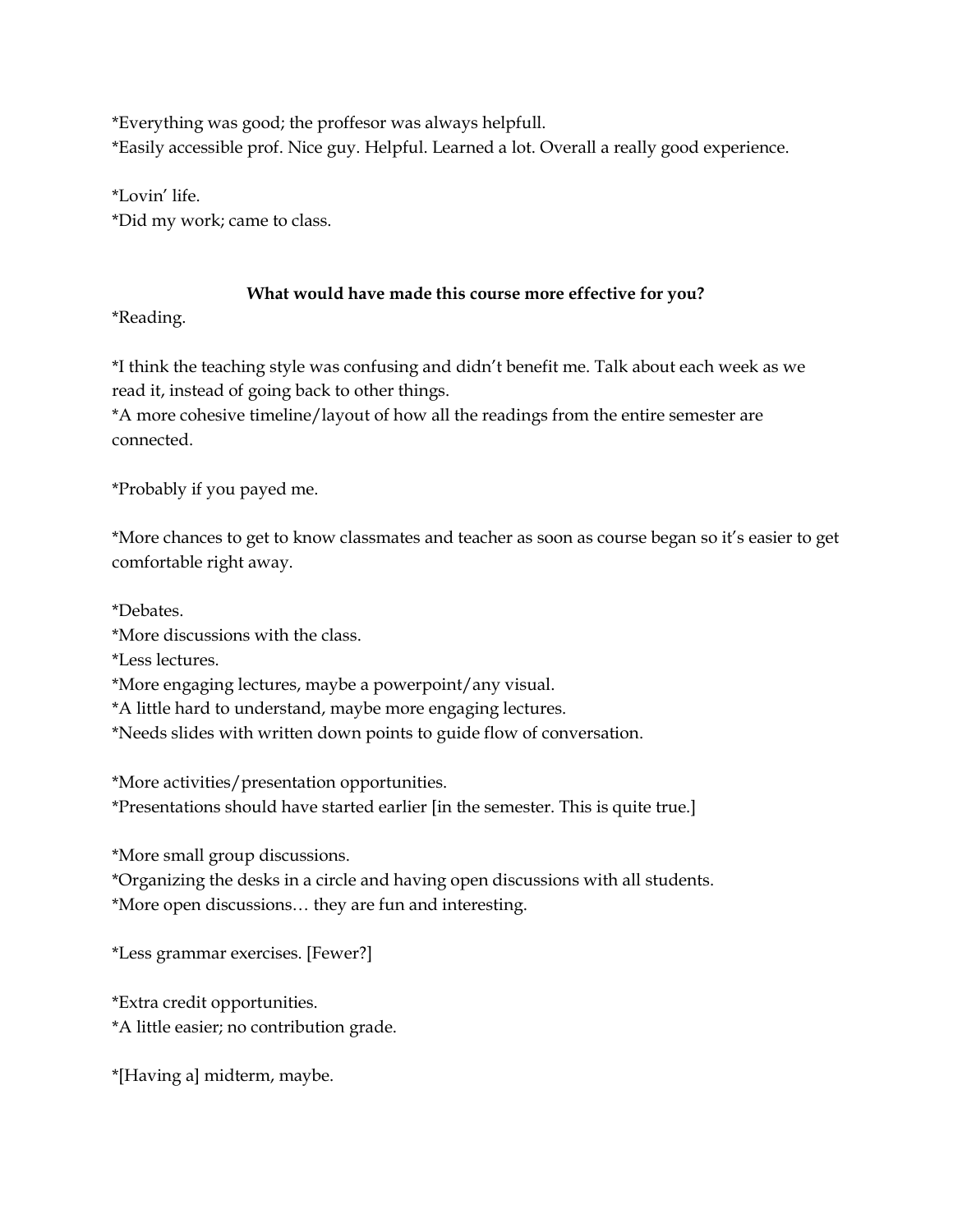\*Maybe less reading. I get that's what philosophy is, but having the feeling of always needing to read makes me want to do it less.

\*Less difficult reading, clearer explanation of the points in the reading, similarities and differences between writers [articulated].

\*Less reading/workload (or maybe I was just super busy, I don't know)

\*Less reading, honestly. [x2] It was a lot with the writing assignment and quiz every week. Although the reading was insightful.

\*Easier readings. [x5]

\*Perhaps some different translations or going over readings specifically in class.

\*This final worries me.

\*More preparation for the final exam, and a clearer picture of what it will be like.

\*Probably not going over the quiz sample questions before quiz.

\*Less weekly reading quizzes, but more group homework assignments.

\*The quizzes make sense, but printing all of the articles [for open-book quizzes] costed a fortune.

\*Not having to print articles – very expensive! So using laptop in class!

\*A bit more direction on certain writing assignments.

\*More interest in subject matter/philosophers in the writings.

```
*This course was effective enough. Anything lacking was my own fault. 
*Nothing; everything was perfect. [x3] 
*N/A [x5]
```
\*More relation to real life.

\*More practical and current issue-related topics? I don't know, really.

\*This is more a comment for the university – but I have a general distain for survey classes. I would have liked to spend more time on one specific topic. \*Possibly more time with less philosophers and more in-depth.

# Assorted (appended to other questions; each entry is from a single student)

\*Best proffesor I have ever had. Cared about every single student. Would always make time for students. Would always leave feedback. There are quizes every week that would always keep you on your toes.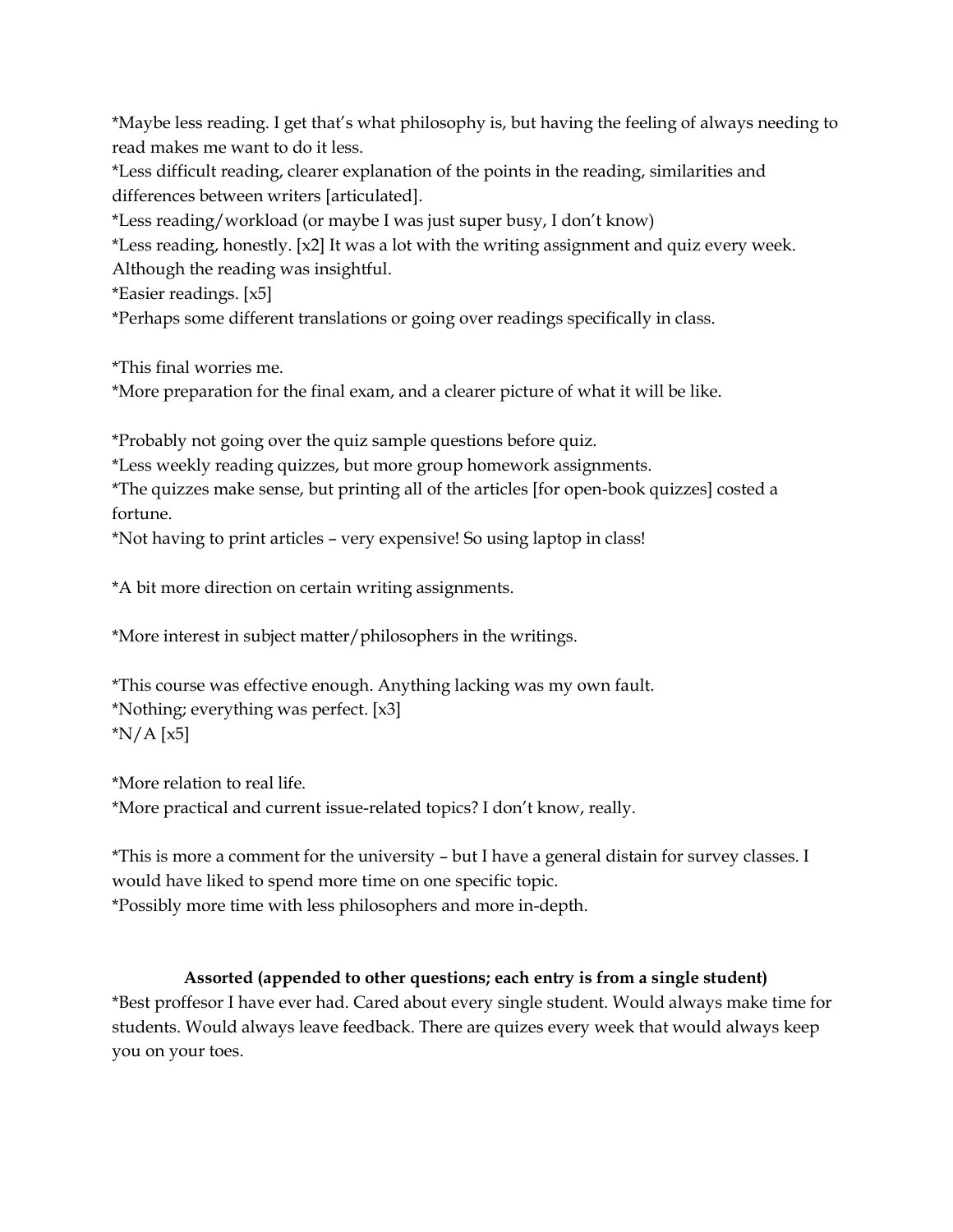\*I actually received sincere feedback on a level no other professor has offered to me. This is the only class where I cared more about the subject matter than the grade I would receive for seemingly knowing it.

\*[Interactions between instructor and student were the] best of any class at LMU so far. No question was treated with anything less than the full breadth of Prof. Britt's knowledge.

\*Every [student] question was treated [as] important and given a thoughtful answer to the best of his abilities.

\*Great at answering questions. Encouraged attending office hours to talk about anything. Assignments were great in length and difficulty level. [The course] taught me that my idea of philosophy wasn't really what philosophy was.

\*Instructor was very good at explaining concepts that students were uncertain about.

\*Open to discussion and rarely ever disregarded a question/comment.

\*Always cared about student comments.

\*Absolutely most thoughtful prof I've had. [From a sophomore]

\*He is relatable and easygoing. The class dynamic is personable and fun. Always [available for discussions]. [Feedback was] long responses on Brightspace [the learning management system]!

\*I would have liked to try to write a short essay about topics that seemed interesting.

\*[Feedback was] given for most assignments, not all quizzes. [The course] taught me a lot I did not know before; did not have much interest coming in. Writing assignments took the most time.

\*I didn't absorb the material very well, but I was only as engaged as I was because of Proffessor Britt's passion for the subject. He was a good instructor, but philosophy didn't work with me.

\*[The course did not increase my interest in the subject matter.] Not by fault of the professor, but by nature of the material.

\*Instructor provided feedback for all assignments. I enjoyed most the in-class conversations we had.